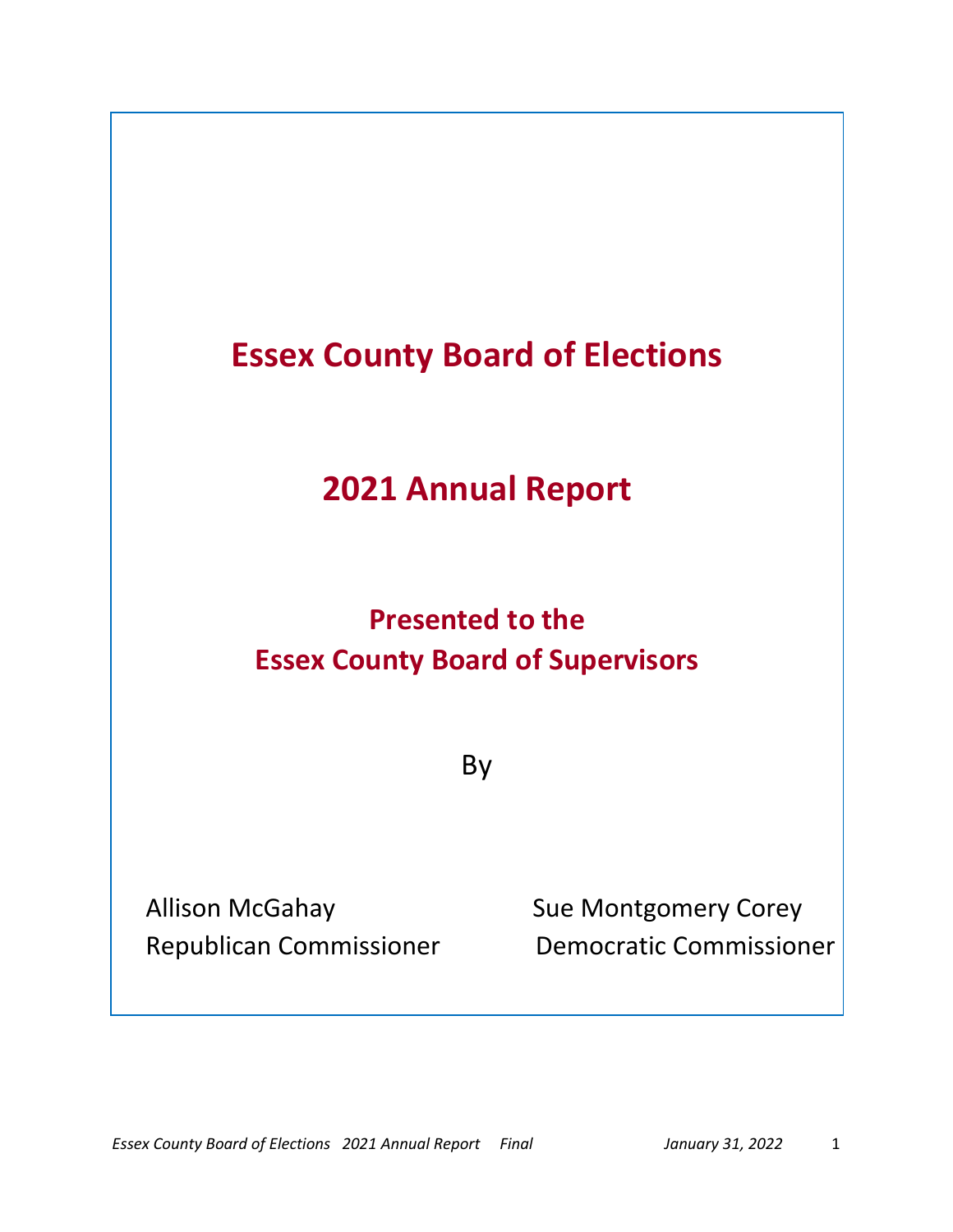This page left intentionally blank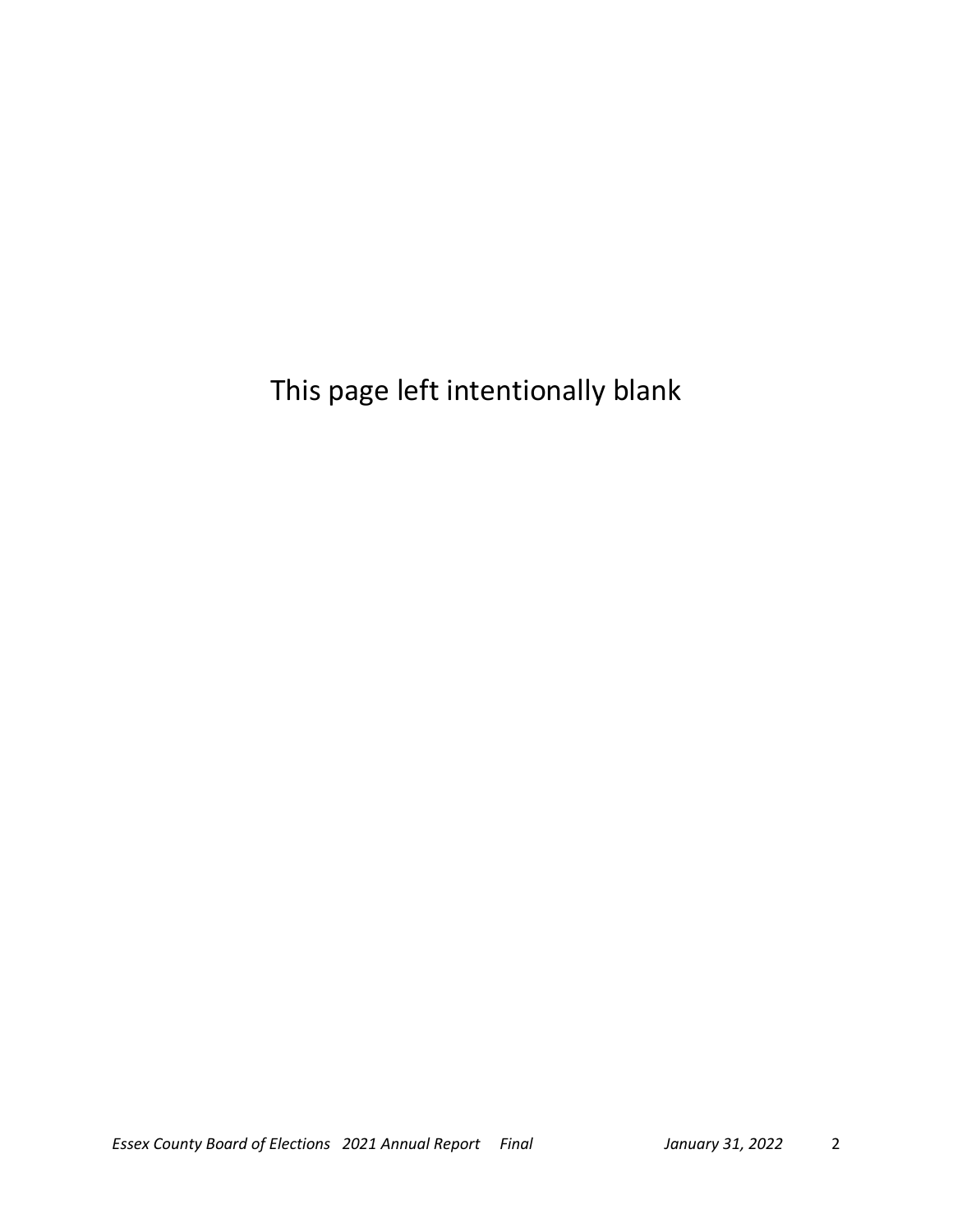### **Essex County Board of Elections 2021 Annual Report**

#### **Statutory Authority and Responsibilities of the Essex County Board of Elections**

The Essex County Board of Elections (ECBOE) is a county board of elections organized pursuant to the laws of New York State. Under Section 3-200 of New York State Election Law, ECBOE has overall responsibility for administering the elections in the 42 election districts throughout Essex County. ECBOE's responsibilities include:

- Registering voters
- Maintaining voter registration records
- Conducting primary, general, and special elections as well as early voting for each election
- Providing support to villages, school districts and others as needed
- Canvassing and certifying election results
- Creating ballots
- Maintaining election machines
- Receiving designating and nominating petitions and other ballot access forms
- Ruling on objections to filed documents and
- Implementing statutory election reforms such as the federal Help America Vote Act and the New York State Election Reform and Modernization Act

This year continued to be one of change for county boards of elections around New York State. The New York State Legislature enacted numerous laws which impacted Election Law and the operation of elections at every level. This period of change is expected to continue into 2022. Throughout this report, changes that have been implemented will be noted.

The global Covid-19 pandemic continued to be a issue for county boards of elections. ECBOE continued to implement health and safety measures both at its office and at poll sites.

#### **2021 Elections**

ECBOE planned for two elections for 2021. New York's 2021 political calendar included a Local Primary on June 22, 2021 and the General Election on November 2, 2021. Each Election was preceded by nine days of early voting. Local and county races were the focus of the 2021 elections. Ten towns had primary races this year: Elizabethtown, Essex, Jay, Keene, Minerva, Moriah, Newcomb, North Hudson, Ticonderoga, and Willsboro.

Covid-19 changed New York's political calendar in 2021. The calendar is published by the New York Board of Elections and is the foundation for the electoral process in New York. The calendar establishes deadlines for voter registration, petitioning and caucus processes, early voting, primary and general

*Essex County Board of Elections 2021 Annual Report Final January 31, 2022* 3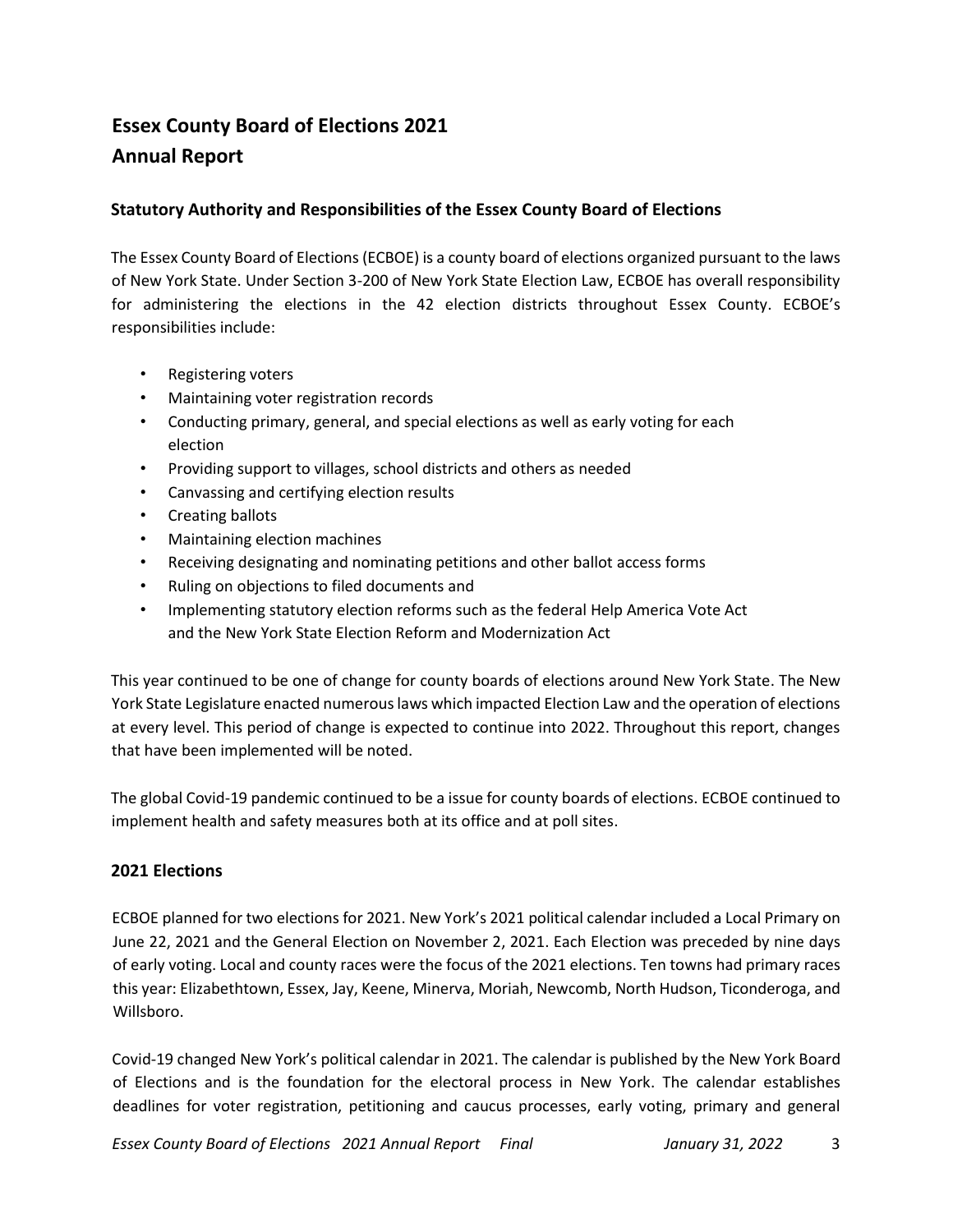elections. During 2020, then Governor Andrew Cuomo issued executive orders related to the Covid-19 pandemic which impacted election activities across the State. ECBOE included a listing of those in the 2020 Annual Report. The Executive Orders were addressed in October 2021 with Governor Kathy Hochul's Executive Order 6 which identified past Executive Orders issued by several former governors that would continue. The election-related executive orders were not among those.

The circulation and filing period for the designating petitions was compressed and signature requirements were reduced out of concern that the normal designating petition process would increase the prevalence of Covid-19.

New York State instituted early voting periods prior to the 2019 General Election. ECBOE located its 2019 and 2020 early voting site at the Public Safety Building in Lewis. In 2021, the New York State Legislature approved, and the Governor signed a new law that required each Board of Elections to identify at least one early voting site located in the largest population municipality in the county. For Essex County, the largest population municipality is the Town of North Elba (Lake Placid) which is in the most western part of the county.

Because most of Essex County's is large in area, the ECBOE opted to include a second early voting site. Early voting in Essex County occurred at the Lake Placid Beach House at 31 Parkside Drive, Lake Placid and at the North Hudson Town Hall, 3024 US Rte. 9, North Hudson. Early voting was available to all registered voters for nine days prior to the June 22nd Primary (June 12-20) and the November 2nd General Election (October 23-October 31).

After additional grant money was provided by NYS for the purchase of electronic poll books, The Essex County Board of Elections participated in online product demonstrations conducted by vendors of e-poll books that have been certified by NYS for use in elections run by the County Boards of Elections (CBOEs) and decided to conduct a pilot program using 6 e-poll books free of charge for Early Voting for the Primary Election. Pleased with the ease of use of the e-poll books, the ECBOE performed a a full roll-out in time for the November General Election. The inspectors were trained to operate the e-poll books at the Public Safety Building in Lewis.

#### **ELECTION SCHEDULE:**

- 2021 Local Primary June 22, 2021 (*6am-9pm*)
- 2021 General Election November 2, 2021 (*6am-9pm*)

#### **EARLY VOTING SCHEDULE:**

- 2021 Local Primary June 12 June 20
- 2021 General Election October 23 October 31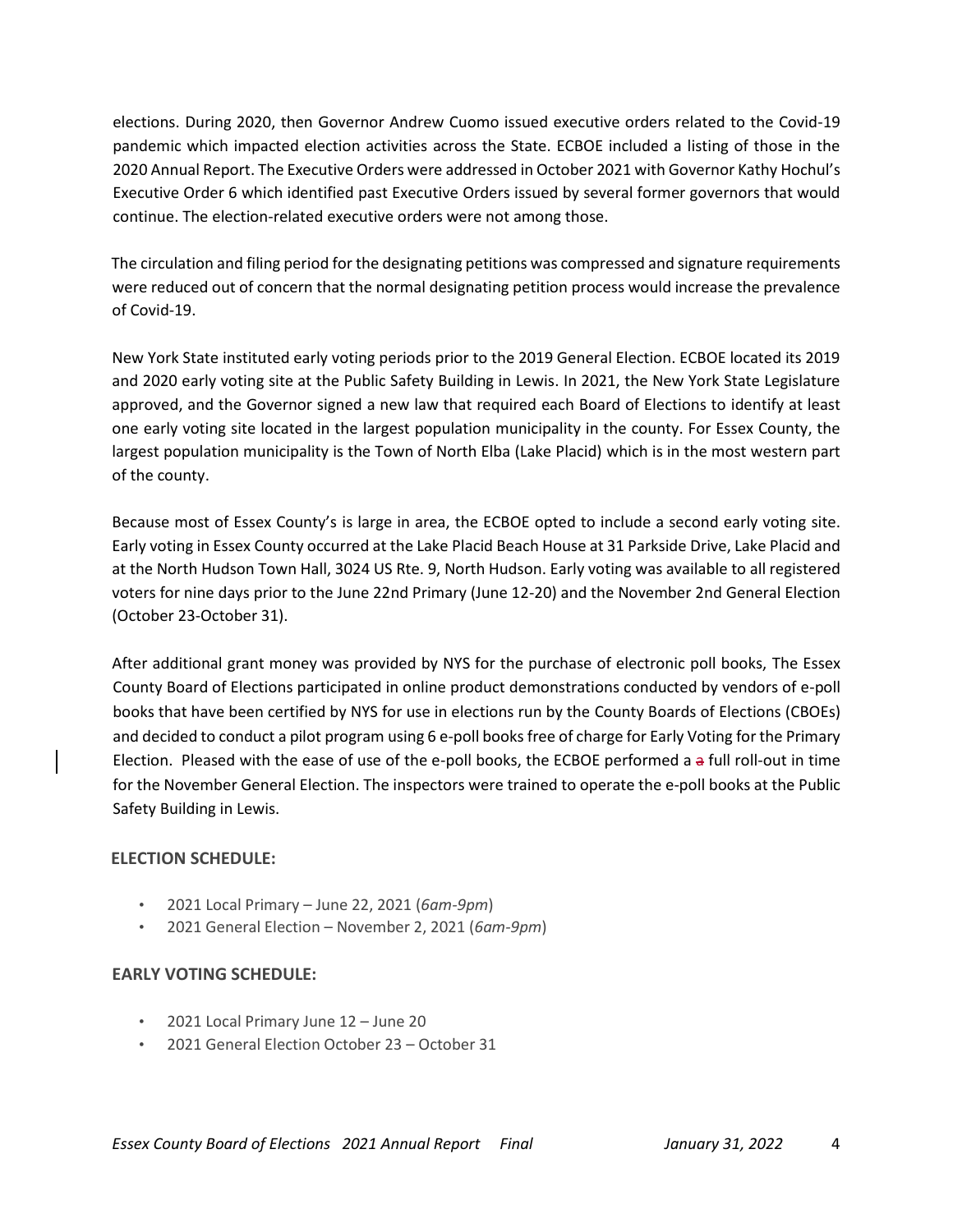| <b>Date</b> | <b>Election</b> | <b>Election</b><br>Day<br><b>Machine</b> | Early<br><b>Voting</b><br><b>Machine</b> | <b>Affidavit</b><br><b>Ballots</b> | Absentee<br><b>Ballots</b> | <b>Total Voters</b><br>Participating |
|-------------|-----------------|------------------------------------------|------------------------------------------|------------------------------------|----------------------------|--------------------------------------|
| 06/22/21    | Primary         | 1,533                                    | <u>75<del>57</del></u>                   | 17                                 | 118 <del>137</del>         | 1,743                                |
| 11/02/21    | General*        | 9,000                                    | 511                                      | 40                                 | 617                        | 10,168                               |

The 2021 election cycle was primarily a local election year. A listing of local elected positions included in the 2021 elections is available on the ECBOE web site. The link is included at the end of this report.

New York State Election Law established two petition periods for 2021. Due to the Covid-19 pandemic, the circulating period and number of signatures required for petitions was reduced in the interest of public health. Designating petitions began circulating on March 2 with a filing window of March 25. Independent petitions began circulating on April 13 with a filing window of May 18-25. A total of 114 designating petitions were filed with the Board of Elections.

Independent body petitions may be filed by candidates who do not seek a major party designation or by those seeking a second line on the ballot. For the 2021 election cycle, 81 Independent body petitions were filed.

While the designating and independent petitions are the vehicle for giving candidates access to the ballot in Essex County, New York State Election Law Section 6-108 allows for the use of a caucus to select candidates for local elections. In Essex County, a caucus is used by the Democratic committees in the Towns of Chesterfield and North Elba. In the 2021 election cycle, four caucus filings were received.

#### **General Election (November 2)**

The General Election was held on November 2nd. A total of 10,168 voters cast ballots county-wide during the General Election.

Included on the 2021 General Election ballot were five statewide propositions seeking to amend the State Constitution. A description of the five propositions is included in a link at the end of this report. These included:

- Proposition 1 to Amend the Apportionment and Redistricting Process
- Proposition 2 to Amend the Right to Clean Air, Clean Water and a Healthful Environment
- Proposition 3 to Amend Eliminating Ten-Day-Advance Voter Registration Requirement
- Proposition 4 to Amend No-Excuse Absentee Ballot Voting
- Proposition 5 to Amend Increasing the Monetary Jurisdiction of the New York City Civil Court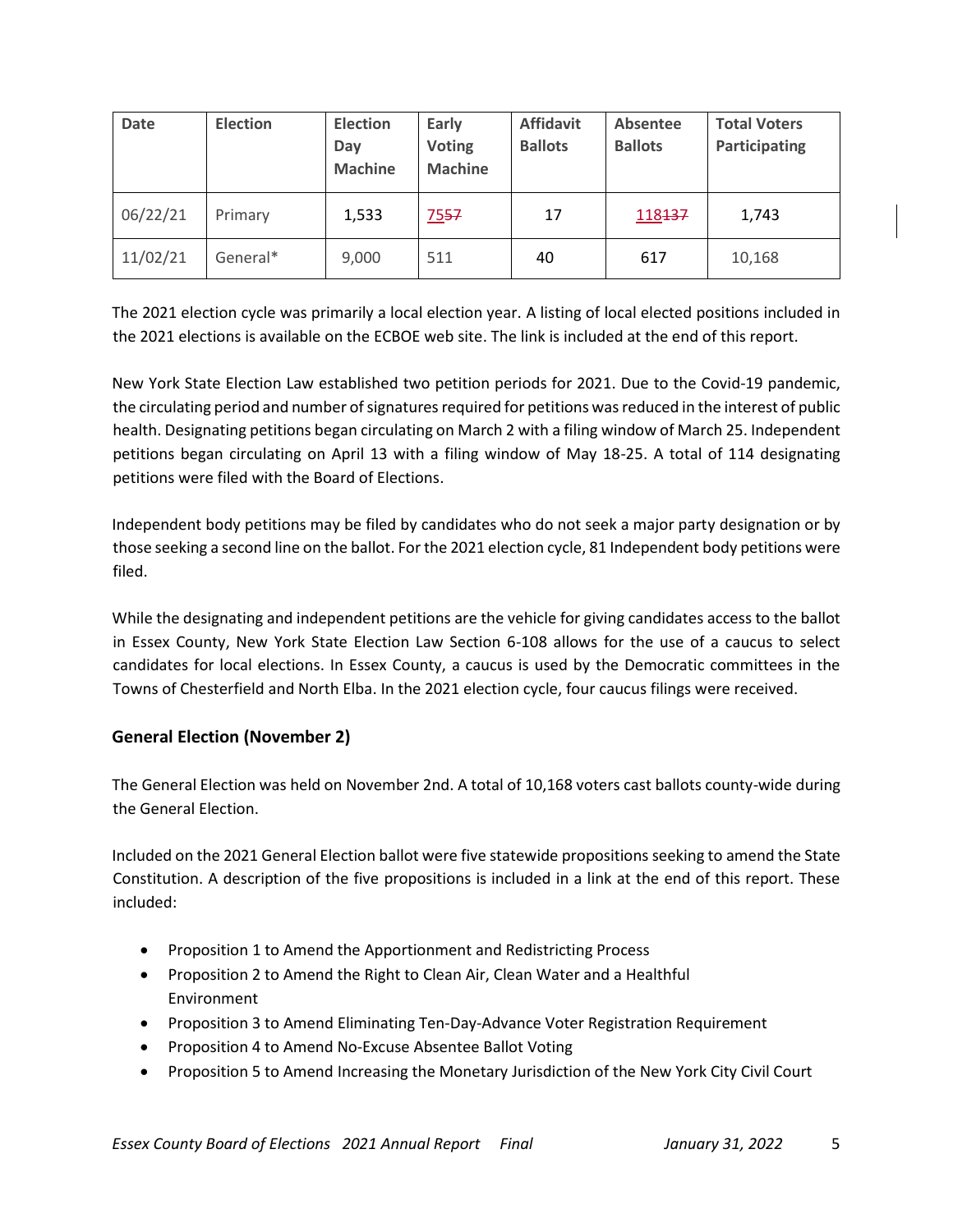An additional local proposition was included on the ballot for voters in North Elba. That proposition sought to approve a local law relating to games of chance.

#### **Special Elections**

The Essex County Board of Elections conducted no special elections in 2021.

#### **2022 Election Dates**

The 2022 draft political calendar anticipates a primary election to be held on June 28th and a General Election on November 8th, 2022. A link to the draft political calendar is located at the end of this report.

#### **ECBOE Staffing**

The Essex County Board of Elections is staffed with equal numbers of Democratic and Republican staff members. Two part-time Commissioners lead the board, each is recommended by their political party and appointed by the County Board of Supervisors under Section 3-204 of New York State Election Law.

ECBOE Commissioners serve for two-year terms. Both Republican Commissioner Allison McGahay and Democratic Commissioner Sue Montgomery Corey were reappointed for 2021-2022.

Each Commissioner has a full time Deputy Commissioner. Deputy Commissioners are authorized to represent the Commissioner and act on matters before the Board of Elections in the Commissioner's absence. The Deputy Commissioner also provides most of the day-to-day administrative support to the Board of Elections. They are responsible for managing the voter registration and information systems. The Deputy Commissioners for 2021 were Republican Shona Doyle and Democrat Jennifer Fifield.

The Clerk/Technicians are responsible for the management and maintenance of the voting machines, software, and other equipment. They design ballots, schedule the delivery and pick-up of machines and equipment from the polling sites, test machines at regular intervals throughout the year, and provide support to elections in villages and school districts through agreements between those entities and the Board of Elections. The Clerk/Technicians for 2021 include Republican Krista Moran and Democrat Lori Swan.

#### **ECBOE Budget**

The Essex County Board of Elections is funded primarily through an allocation from the Essex County Board of Supervisors as part of the County's annual budget. The total approved budget for 2021 was \$666,961. This anticipated administering two elections (Local Primary and General). The fiscal year for ECBOE is January through December.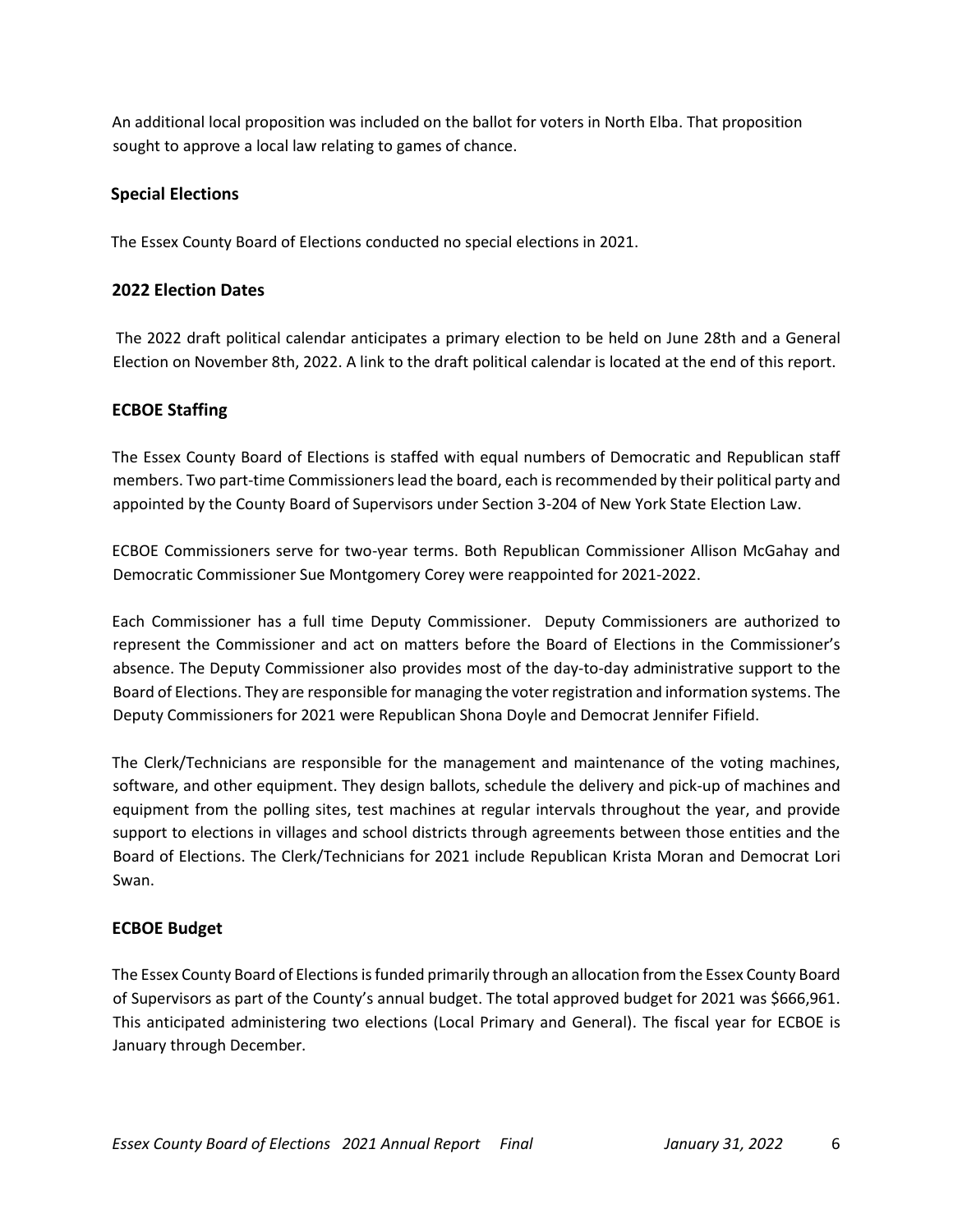#### **The Voters of Essex County**

To be registered to voter, an individual must be at least 18 years old and a citizen of the United States. To be eligible to vote, one must be registered and have lived in the county, city, town or village at least 30 days prior to the election where they plan to vote.

Following legislative changes in, four political parties lost their ballot status meaning that they lost their ability to remain on the ballot as official parties in New York: the Independence Party, Green Party, SAM Party, and the Libertarian Party. In Essex County, the change impacted approximately 2,100 voters who were registered in one of those four parties. Per the directive of the NYSBOE, those voters were contacted by the SBOE about this change and offered the opportunity to select a new party or do nothing and be registered as a Blank (unaffiliated) voter.

In November of 2021, the total number of voters registered in Essex County was 25,089. Those enrolled in the four recognized political parties included: 7,543 Democrats, 10,494 Republicans, 256 Conservatives, 80 Working Families Party Members and 1,656 "Other" Party Members.

Some voters choose to remain unaffiliated from any party. The total number of unaffiliated or "blank" voters was 5,060 at the end of 2021.

Voters may register to vote at the Board of Elections office, at the Department of Motor Vehicles or other State Agency, or by completing a voter registration form available at local town halls, schools, post offices or online. In 2021, there were 1,248 new voter registrations in Essex County.

Voters have the option to change their party enrollment. Section 5-304 of Election Law requires that a voter's change in enrollment take effect immediately if filed with the Board of Elections not later than February 14. Enrollment changes requested after February 14 and before seven days prior to or seven days after the June primary will take effect on the seventh day after the June primary.

| <b>Party Enrollment Choice</b> | <b>Number of New</b><br><b>Voters</b> |
|--------------------------------|---------------------------------------|
| Republican                     | 339                                   |
| Democratic                     | 423                                   |
| Conservative                   | 17                                    |
| <b>Working Families</b>        | 8                                     |
| Unaffiliated (Blank)           | 406                                   |
| Other*                         | 55                                    |
| <b>Total New Voters</b>        | 1,248                                 |

*\*Other includes voters who selected their own party identification.*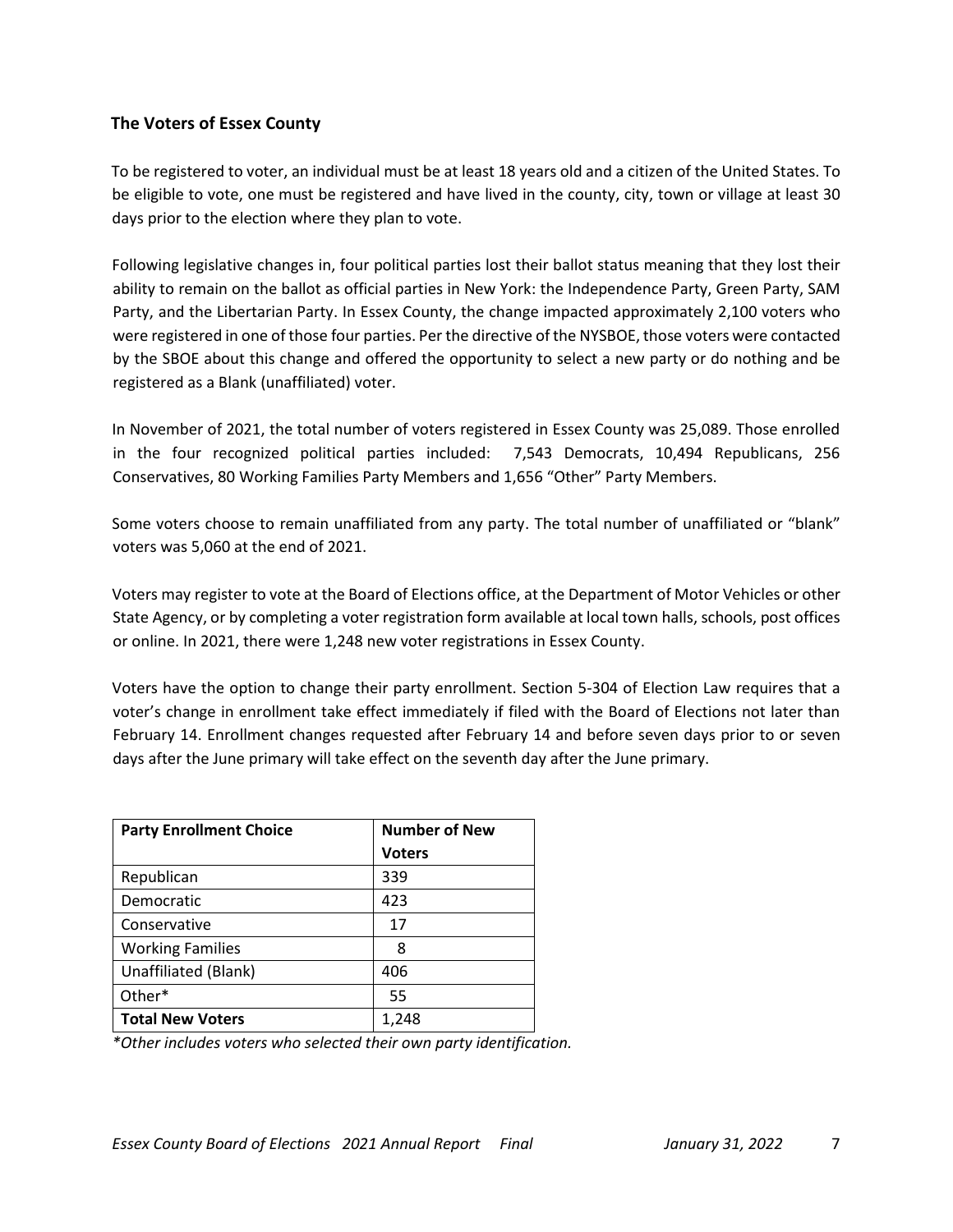#### **Election Districts and Polling Places**

Essex County includes 18 towns. Twenty polling sites serve the forty-two election districts. Seven towns have a single election district (Elizabethtown, Lewis, Minerva, Newcomb, North Hudson, St. Armand, Westport, and Wilmington). Six towns are served by two election districts (Essex, Jay, Keene, Schroon, and Willsboro). Crown Point and Chesterfield each have three election districts. Moriah has four election districts. Ticonderoga has six election districts and North Elba has seven.

ECBOE contracts with each polling site for the use of their space for Primary, Special and General Elections. Contracts are renewed annually. Each polling site must be handicapped accessible under the Americans with Disabilities Act.

Essex County was required to have at least one early voting site open at varied hours for nine days of early voting prior to the 2021 Primary and General Election. Each early voting site must have adequate space, accessibility, parking, and security. The 2021 Early Voting Sites were located at the Lake Placid Beach House located at 31 Parkside Drive, Lake Placid and the North Hudson Town Hall located at 3024 US Rt. 9, North Hudson. A total of 7557 voters participated in Early Voting for the 2021 Primary. A total of 511 voters participated in Early Voting prior to the General Election.

#### **Election Staffing**

New York State Election Law authorizes each County Board of Elections to appoint staffing for elections conducted in the County. Section 3-302 allows for the appointment of voting machine technicians and custodians. Section 3-304 allows for the appointment of election inspectors and poll clerks.

Election workers must include equal numbers of inspectors representing the two major parties (Republican and Democrat). The Board of Elections hires and trains elections inspectors prior to the elections.

In 2021, 121 inspectors were recruited and trained by the Essex County Board of Elections. Seven separate three-hour inspector training sessions were offered in preparation for the 2021 elections.

Over the last several years, recruiting, training, and maintaining election workers has grown increasingly difficult. Many of the long-time election workers are working shorter shifts, retiring or unable to work due to issues of health or other personal circumstance to continue with the Board of Elections.

New York State Election Law Section 3-400 authorizes the use of split shifts for election workers. Some of our inspectors have elected to split shifts with their fellow workers. Section 3-400 also authorizes the use of individuals who are seventeen years of age to serve as election inspectors or poll clerks if they are authorized by their school to participate and will be granted school credit for participating.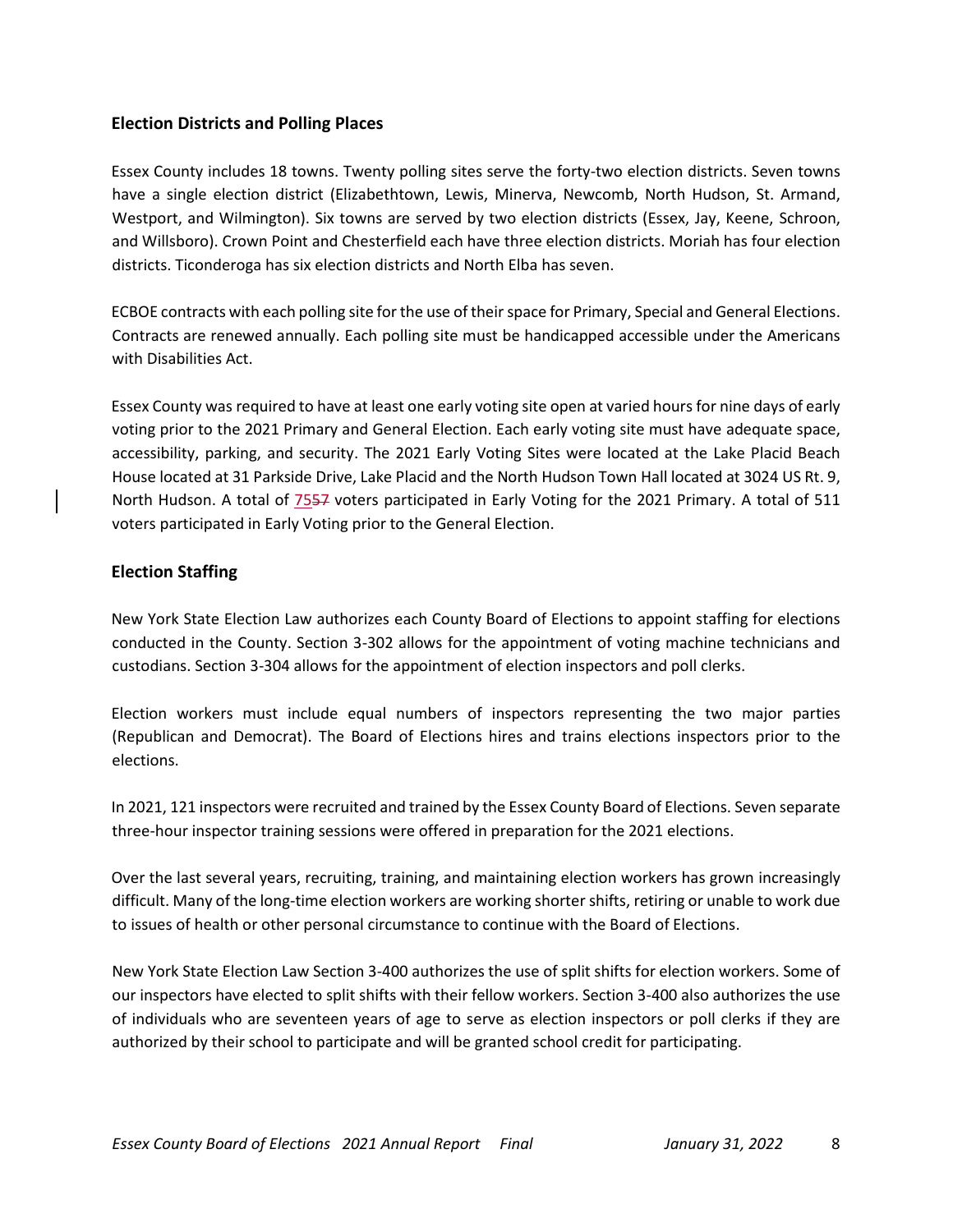#### **Voting Machines and Other Election Infrastructure and Equipment**

The Essex County Board of Elections maintains 33 Dominion Image Cast voting machines. The machines were purchased in 2010 using federal Help America Vote Act (HAVA) dollars. At the time of purchase, the voting machines were covered by a 5-year warranty which covered hardware, firmware, and software. That warranty ended in 2013 and was extended for three more years. The County opted to continue with an extended warranty at the end of 2016. The extended warranty covers the hardware, software, and firmware with three annual payments (2017, 2018, 2019) of \$17,024 each year. In 2021, the machines were tested annually as required by the New York State Board of Elections. All machines deployed for elections are tested prior to each election.

As technology ages, keeping it in working order becomes a greater challenge. That is the case with the county's voting machines. ECBOE's election technicians have kept the ten-year old Image Cast machines working but ECBOE knows that planning for replacing this aging technology is important and has begun the process to plan for this major change.

In 2019, New York State authorized the use of electronic poll books for its primary and general elections. Essex County purchased 45 e-poll books in 2021 at a cost of \$65,070.00. ECBOE also purchased an annual activation fee for the forty-five poll pads at \$15 per poll pad, totaling 675.00 for the year. Essex County also paid \$4000.00 in training costs for the poll pad training. The cost of the poll books and related costs were covered by grant funding from the NYS Board of Elections.

#### **Security and Emergency Preparedness**

Among some of the basic steps that the Board of Elections takes to protect the privacy right of voters and the security of voted ballots and election machines and supplies include:

- When voters register or change their enrollment, the registration form is scanned, data entered by a staff member of one party and double checked by a staff member in the other party.
- Voting machines and ballots are stored in a facility outside the Board of Elections office which has a double combination lock – each party has half the combination code. It cannot be opened without a member of each party present.
- Absentee ballots, petitions, and voter registration cards are stored in a storage area with a double lock. Each party has a key. The door cannot be opened without a member of the other party present.

Having a good emergency plan in place is critical to ensuring the ability of voters to vote during emergency situations. Essex County Board of Election's Operational Contingency Plan was revised in 2019. Due to the numerous changes in New York State Election Law and ongoing concern about the security of elections, the Essex County Board of Elections did an update to this plan in 2020.